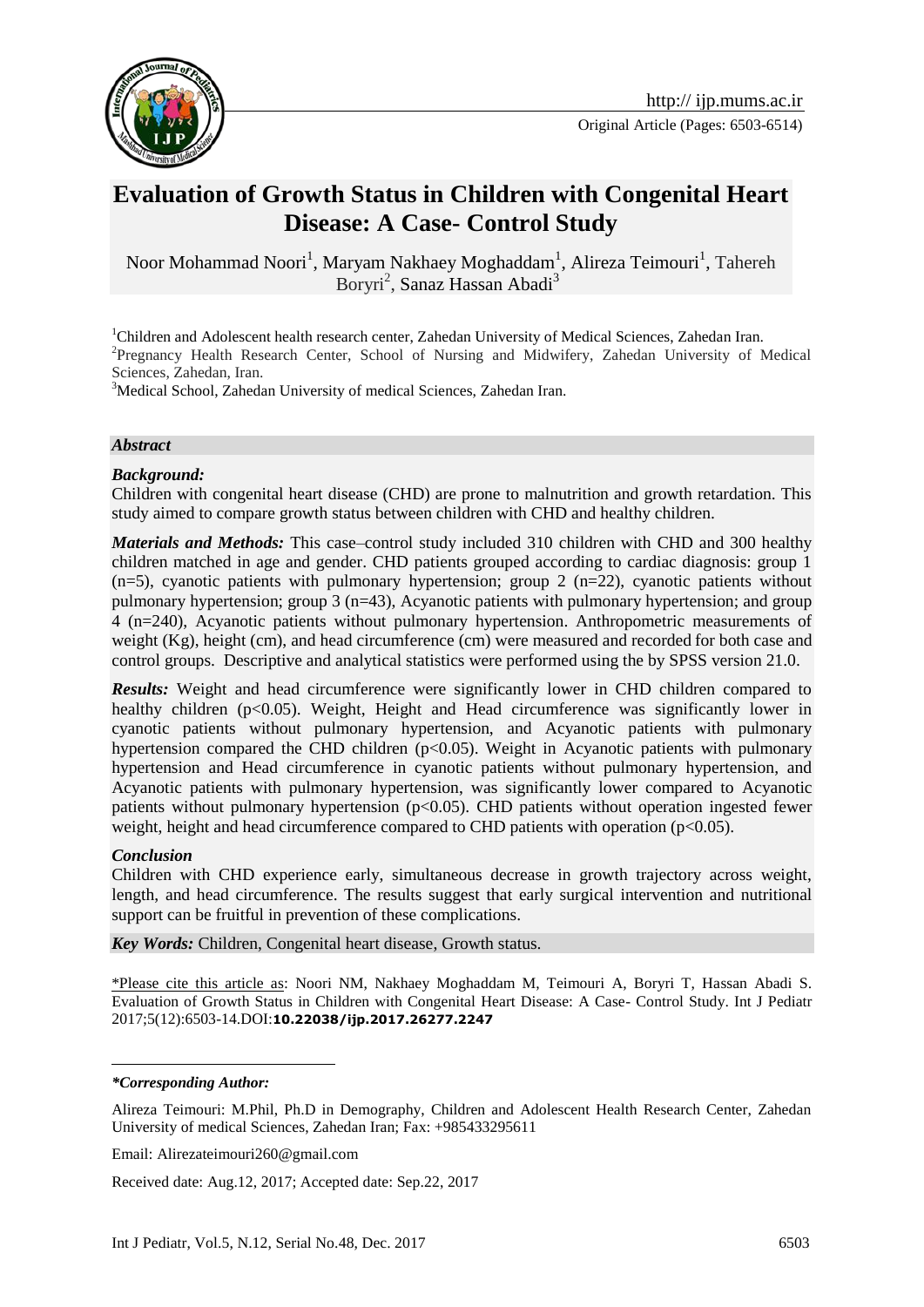#### **1- INTRODUCTION**

 Congenital Heart Defect (CHD) is one of the most common non-communicable diseases that occur due to congenital cardiovascular system in the embryonic stage (1). CHD accounted as third congenital diseases and is a leading cause of infant mortality in the first year of life (2). Its prevalence is about 5 to 8 per 1000 live births that varied in different parts of the world (3), but in a recent study the prevalence has been reported to be ranged from 4 to 50 cases per 1,000 live births (4). The most common form of CHD is ventricular septal defect (VSD) that involved 35% of CHD patients; and the considerable type of cyanotic CHD is Tetralogy of Fallot (TOF) (5).

Generally, several genetic and environmental risk factors introduced for CHD, but in most cases, the reasons not fully understood. These factors may include of mutations, alcohol drinking, using cocaine or abusing certain kinds of drugs during pregnancy, for example, thalidomide drug using by the pregnant mothers increases CHD in fetus  $(6, 7)$ . Many studies have found that cytokines have a strong effect on feeding, growth, weight and energy intake in patients with CHD (8, 9). Impaired absorption can also play an important role of malnutrition in heart disease; so that, children with CHD delay in growth due to increased work of cardiopulmonary and consequently, fatigue and loss of appetite, dyspnea, tachypnea, chronic hypoxia directed to malnutrition (1, 8 , 10). In addition, a series of serum factors such as leptin, ghrelin and tumor necrosis factor alpha  $(TNF-\alpha)$  will be changed in these patients. Consequently, the rate of absorption of nutrients, growth, weight and energy consumption and storage are changing (11). Children with CHD have normal growth when receiving more calories compared to healthy ones (9, 12). Malnutrition in these effects on the metabolic response to injury and

complications and outcomes of cardiac surgery including sepsis, renal dysfunction, necrotizing enterocolitis, hospitalization days (13) and then increases the risk of mortality (14). Regarding to congenital malformations, cardiovascular disorders are the most debilitating diseases and CHDs are the leading causes of organic growth disorders in children, early rapid growth retardation detection in early age and rapid intervention would have a very important role in improving of their conditions. Furthermore, reported that CHD children have more developing growth disorders compared to healthy children.

As we know, CHD divided into four major groups of cyanotic with and without an increase in pulmonary artery pressure and Acyanotic heart defect (also known as non-cyanotic heart defect) with and without an increase in pulmonary artery pressure. In our knowledge about the prevalence of growth retardation in these groups of heart diseases, revealed that the pattern of growth retardation not well understood in the area of the study. Therefore, this study aimed to evaluate the growth status in children with CHD compared with controls to have more accurately assessed towards planning, preventive and treatment of growth disorders in CHD children.

#### **2- MATERIALS AND METHODS**

#### **2-1. Study type**

 In this case-control study, three hundred and ten CHD children aged 3 months to 16 years old from those who were referred to the heart center of Ali Asghar Hospital, Zahedan city, South East of Iran, selected as case group after diagnosis and confirmation their CHD with echocardiography and cardiac catheterization. Following, 300 healthy children collected from those who were referred to the Ali Asghar Hospital for routine checkup. The controls selection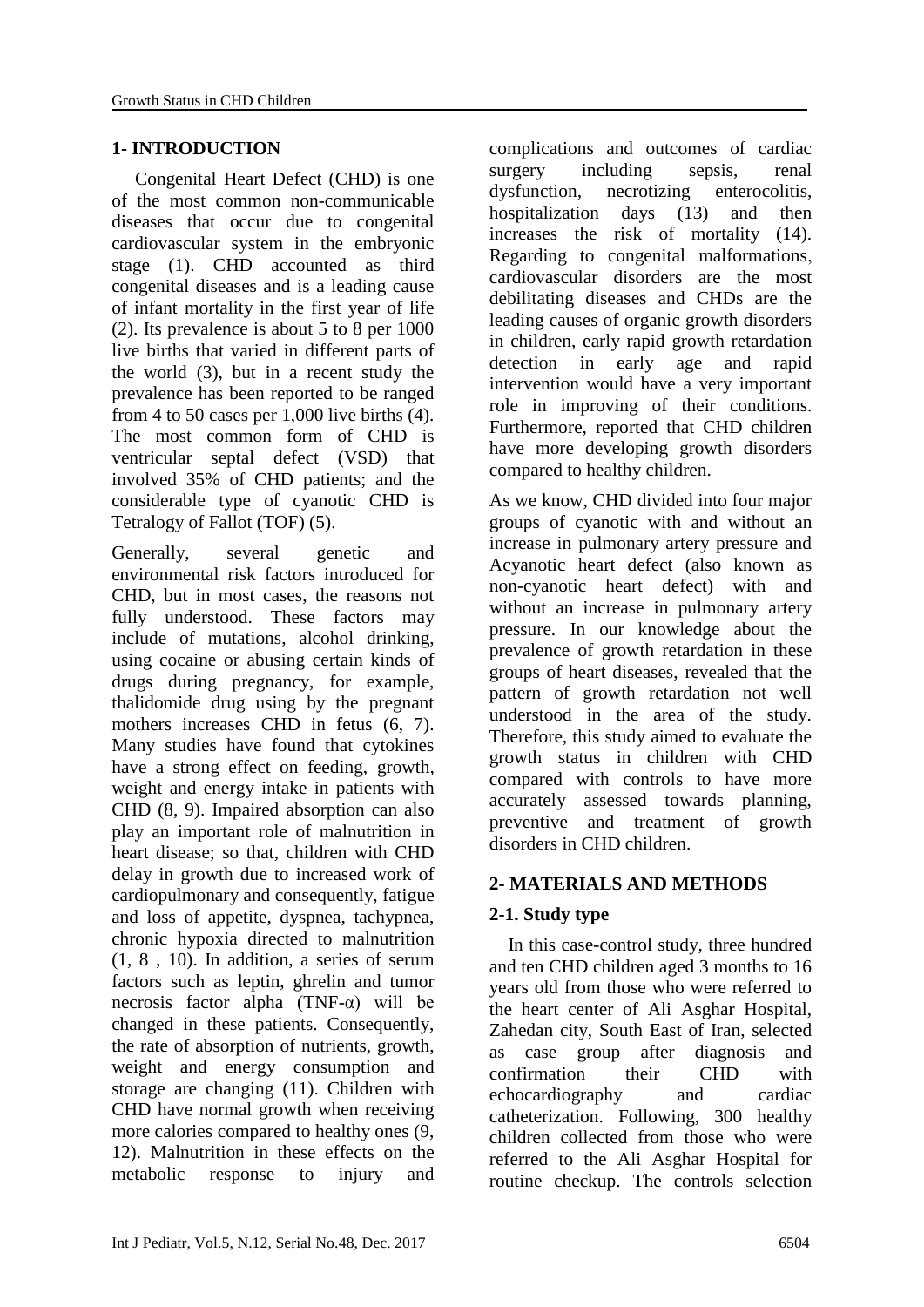was with the consideration of not significant underlying disease which effect on growth disorders. The study performed on Ali Asghar Hospital in Zahedan, during the years of 2015 and 2016.

#### **2-2. Inclusion and exclusion criteria**

Inclusion criteria were, age from 3 months to 16 years and confirmed CHD by echocardiography and cardiac catheterization. Exclusion criteria were a history of pre-maturity, intrauterine growth retardation, known chromosomal abnormalities and genetic disorders and diseases that effect on growth, such as celiac disease, hyperthyroidism, chronic infection.

# **2-3. Sampling**

After above consideration sample size estimated as 310 individuals in each group in accordance with the following formula:

$$
n = \left(\frac{r+1}{r}\right) \frac{(\bar{p})(1-\bar{p})(Z_{\beta} + Z_{\alpha/2})^2}{(p_1 - p_2)^2}
$$

Where,  $Z_{\alpha/2} = 1.96$ ,  $Z_{\beta} = 0.84$  and r=1 that shows sample size for patients and controls is equal. To calculate the sample size, growth failure prevalence in both case and control groups considered as  $p_1 = 30\%$  and  $p_2$ = 20%, respectively. Using these values, 310 individuals estimated for each group. After data collection 10 forms of data that were belonged to control group, excluded from to analysis because of high percentages of missing in variables. The sampling method was accessibility.

# **2-4. Methods of study**

The two groups of children were matched based on age and gender. Children with CHD classified in four groups' accordance with their diseases. The groups were cyanotic with and without an increase in pulmonary artery pressure and Acyanotic with and without an increase in pulmonary artery pressure. Weights of participants, height and head circumference were measures. Pulmonary arterial pressure,

oxygen saturation aortic of all patients who underwent cardiac catheterization was recorded. The mean pulmonary artery pressure greater than 25 mm Hg considered as pulmonary hypertension and aortic oxygen saturation less than 85% was considered as a cyanotic (15).

#### **2-5. Anthropometric measures**

Participants' height, weight and head circumference were determined according to standard anthropometric methods. Participants height over 2 years of age was measured to the nearest 0.1 centimeters (cm) in bare feet with participants standing upright against a mounted stadiometer and for the participant lower than 2 years of age height was measured with a wooden scaled table in supine position. Weight was measured to the nearest 0.1 kilogram (kg) with participants lightly dressed using a portable digital scale (Tanita HD 309, Creative Health Products, MI, and USA). Weight of participants lower that 2 years age, measured by Mika Mark recumbent weighing scale made in Japan with an error factor of 10 gr. Head circumference measured with a flexible non-stretchable measuring tape. The measurements performed by a medical student that trained in these specific measurements.

# **2-6. Ethical consideration**

The study as a MD thesis approved by the institutional review board and research committee of the Zahedan University of Medical Science (ID number: 1591).

#### **2-7. Statistical analysis**

After collecting the necessary information, data entered in SPSS version 21.0. To describe the data of central tendency and dispersion, mean and standard deviation (SD) were used. According to the nonnormality of the data based on Kolmogorov-Smirnov test, to compare the mean weight, height and head circumference among groups nonparametric Mann-Whitney test was used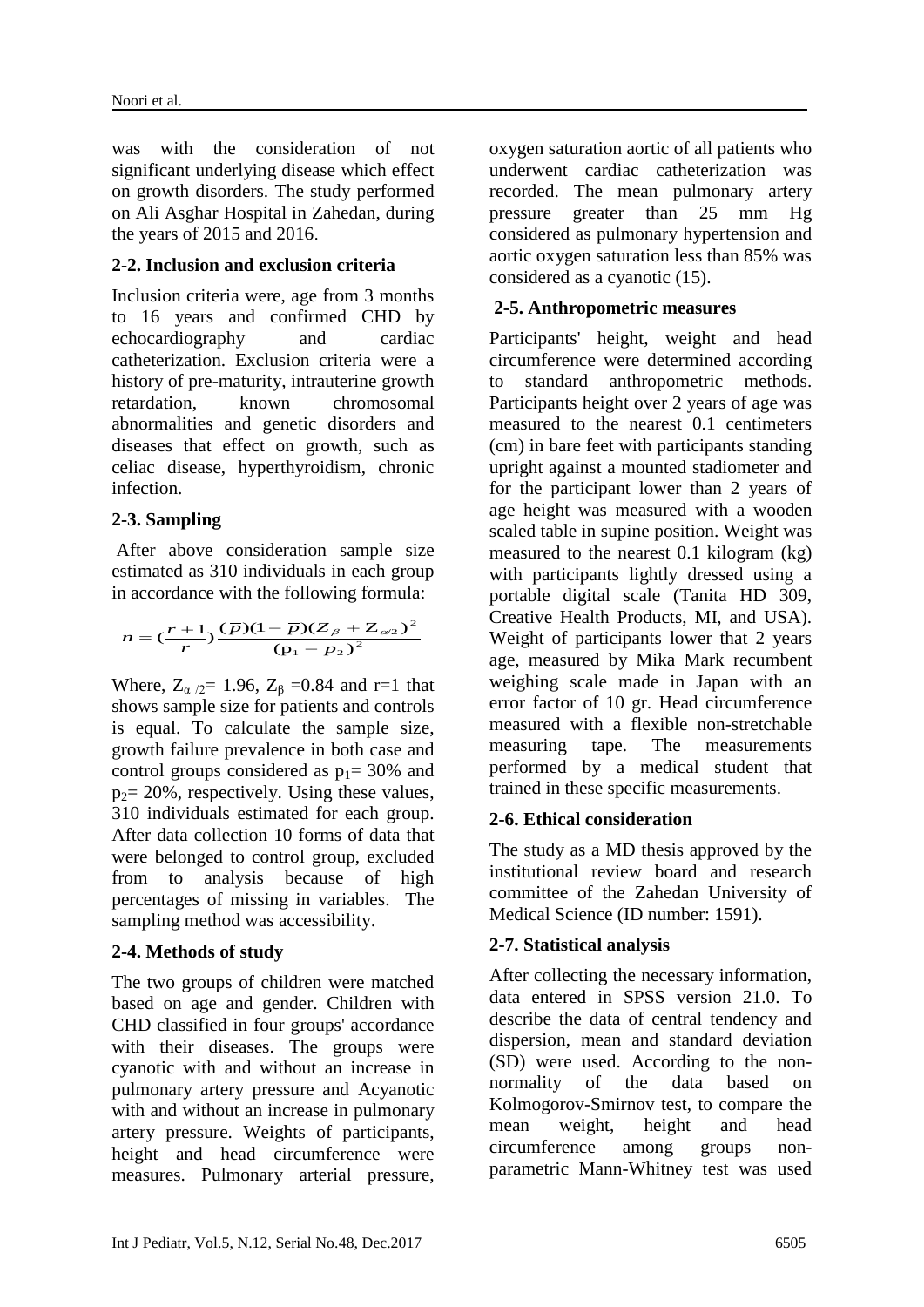and the correlation estimated with the Fisher's exact test. The level of significant less than 0.05 considered.

#### **3- RESULTS**

 This case-control study conducted to evaluate growth indicators in children with congenital heart disease compared with controls. To test data normality, Kolmogorov-Smirnov used and observed a significant level in all major variables, age (p<0.001), weight (p<0.001), height (p<0.001), and head circumference (p<0.001). This level of significant shows a non-normal distribution. The patients mean age (4.65±4.57 years) compared with controls' mean age  $(4.92\pm4.48 \text{ years})$ , and resulted similarity (p=0.172). Sex distribution in controls showed that 131 (43.7%) were girls and 169 (56.3%) were boys and in the patients, 159 (51.3%) were girls, and 151 (48.7%) were boys. Fisher's exact test showed that this difference was not statistically significant (p=0.063).

Means of weight, height, and HC were 15.15±11.43, 96.96±31.44 and 46.82±4.89 for CHD children and were 18.33±11.42, 98.91±27.62 and 48.13±3.32 for healthy ones. These differences were significant except mean of height  $(p>0.005)$  that was similar between groups. The patients were classified according to cyanosis and pulmonary hypertension in four groups of cyanotic with pulmonary artery (PA) pressure, cyanotic without PA pressure, Acyanotic with and without increased PA pressure. Out of 310 patients, 5 (1.6%), 22 (7.1%), 43 (13.9%), and 240 (77.4%) were in the mentioned groups respectively. Among these patients, 78 (25.2%) had open-heart surgery. **Table.1** showed that mean height was  $99.79 \pm 27.14$  cm in controls, and  $95 \pm 33.48$  cm,  $87.13 \pm 1.5$ 29.23, 92.09  $\pm$  33.69 cm and 98.86  $\pm$  31.02 cm for the groups of patients in the order given. Children with height lower than zscore equal to zero compared and resulted that in the second  $(p=0.021)$  and the third (p=0.036) groups of patients were different with the control significantly. **Table.2**  showed that the mean of participants' weight and their comparisons. From the table.4 resulted that mean weight of participants was  $18.5 \pm 11.47$  kg in controls, and  $13.6 \pm 10.13$  kg,  $11.34 \pm 10.13$ 7.59kg,  $13.45 \pm 11.89$ kg, and  $15.83 \pm 11.89$ 11.61 kg for the groups od CHD patients in the order given. Mann-Whitney test performed on weight of participants who their weight was lower than z-score equal to zero and resulted that the second  $(p=0.001)$ , the third  $(p<0.001)$ , and the forth  $(p<0.001)$  groups of patients were significantly different with the controls; also resulted that the forth groups of patients had different mean weight with the third  $(p=0.032)$  group.

**Table.3** show the mean head circumference (HC) of all participants groups; and resulted that mean HC was 48.13  $\pm$  2.54 cm in controls, and 46.40  $\pm$ 5.89 cm,  $44.31 \pm 5.62$ ,  $45 \pm 5.24$  cm and  $47.38 \pm 4.61$  cm for the groups of patients in the order given. Children with z-score=0 in HC compared to each other and resulted that the second  $(p=0.008)$ , and the third (p<0.001) groups of patients were different with controls significantly; also resulted that the forth groups of patients had different HC measure compared to the second ( $p=0.025$ ), and third ( $p=0.007$ ) groups. **Table.4** showed the frequency of different participants in different percentiles of height, weight, and HC using growth curve. Regarding height, the table showed that out of 5 cyanotic with PA pressure, 60%, 20%, and 20%, out of 22 cyanotic without PA pressure 50%, 31.82%, and 18.18%, out of 43 Acyanotic with PA pressure, 39.53%, 32.56%, and 27.91%, out of 240 patients with Acyanotic without PA pressure, 27.08%, 44.58%, and 28.33%, out of 300 control participants, 6.33%, 36%, and 57.67% were dropped in the percentiles of  $\langle$  5th, between 5th and 50th and  $> 50<sup>th</sup>$ ,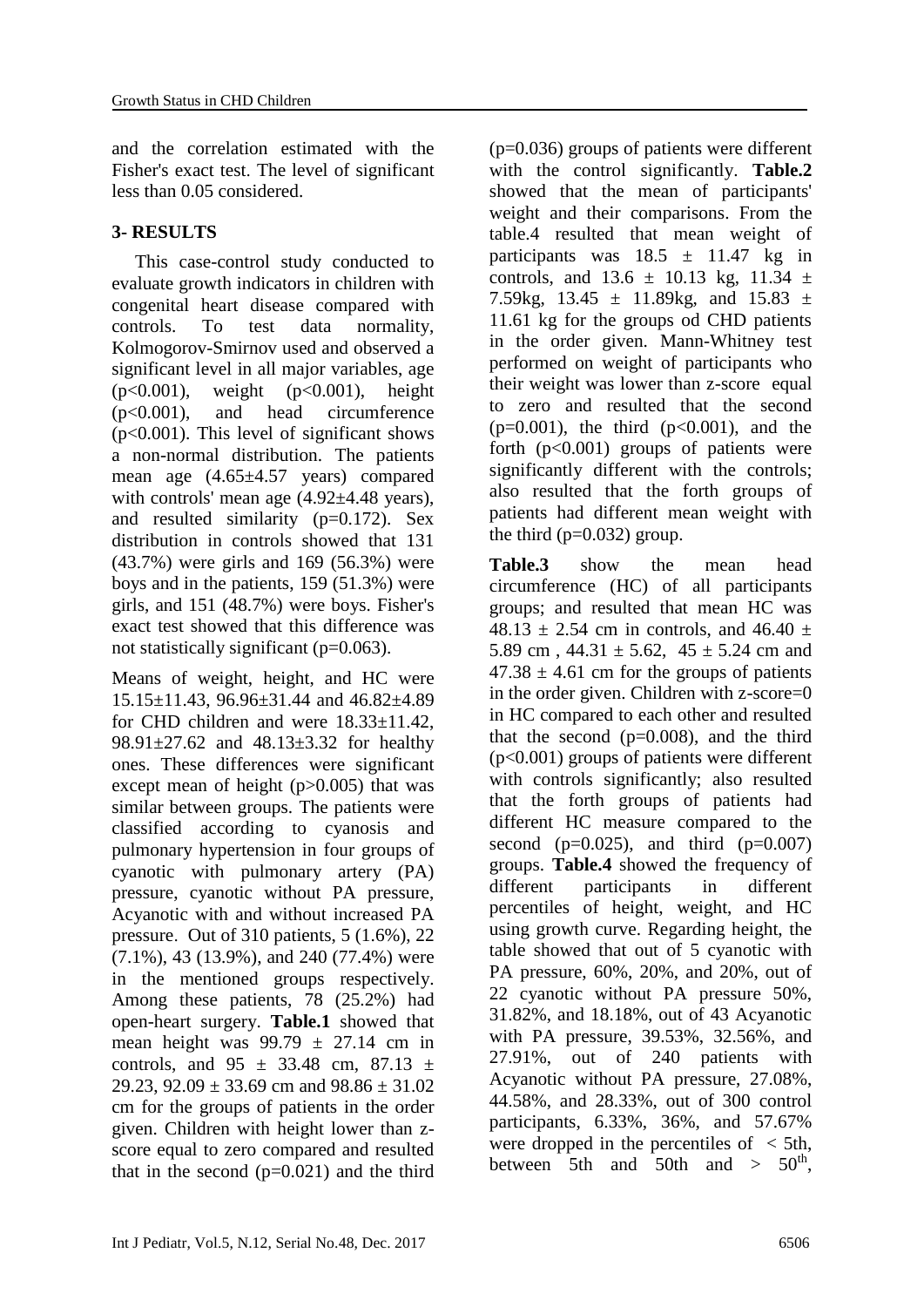respectively. A significant association was observed (p<0.001). Regarding weight, the table showed that cyanotic patients with PA pressure had the highest frequency  $(80\%)$  in  $\lt$  5th percentile, cyanotic patients without PA pressure had the highest frequency  $(68.18\%)$  in  $\lt$  5th percentile, Acyanotic patients with PA pressure had the highest frequency  $(69.77%)$  in < 5th percentile, Acyanotic patients without PA pressure had the highest frequencies in  $\lt$ 5th percentile (44.58%), and between 5th and 50th percentiles (44.58%).

In compared with controls, the majority of them had weight higher than 50th percentile. A significant association was observed (p<0.001). Regarding HC, **Table.4** also show that cyanotic patients with PA pressure, cyanotic patients without PA pressure, Acyanotic patients with PA pressure had the highest frequency of 60%, 50%, and 44.19% in percentile domain between 5th and 50<sup>th</sup>, respectively. Acyanotic patients without PA pressure had the highest frequencies in > 50th percentile (52.5%). Controls had same function as Acyanotic patients without PA pressure with the percentage of 91%. A significant association was observed (p<0.001). The absolute value of the z-score shows how many standard deviations are under or above the mean. Therefore, for this section of analysis considered z-scores equal or lower than zero. The **Table.5** showed the frequency of

participants with height lower than z-score = 0. Three cyanotic patients with PA pressure distributed equally (33.33%) in the domains of z-score. From 11 cyanotic patients without PA pressure 54.55% were in the -2.5 to-0.35 height Z-score. From 17 Acyanotic patients with PA pressure 58.82% had the lowest height regarding zscore lower than -3.5 and Acyanotic without PA pressure were more in the -2.5 to -3.5 height z-score. From 65 control participants, 47.37% had taller height compared to their counterparts. Nineteen healthy children had height lower than zscore  $= 0$ . From these participants, 47.37% were in height z-score of 0 to -2.5. Participants with weight lower than zscore=0 were 4, 15, 30, 107, 24 for cyanotic with PA pressure ( 50% in zscore of 0 to -2.5 ), cyanotic without PA pressure (73.33% in z-score of -2.5 to - 3.5), Acyanotic with PA pressure (40% in -2.5 to -3.5), Acyanotic without PA pressure  $(38.32\% \text{ in } Z\text{-score of } 0 \text{ to } -2.5)$ , and controls (62.5% in z-score of 0 to - 2.5). Head circumference as an anthropometric index measured and the deviation from mean HC estimated. All controls had HC higher than  $z$ -score  $= 0$ . The others were 1, 6, 9 and 19 from cyanotic with PA pressure, cyanotic without PA pressure, Acyanotic with PA pressure and Acyanotic without PA pressure.

| Groups of<br>participants | Frequency | Mean  | <b>SD</b> | Mean of<br>ranks | Some of<br>ranks | Median | Mann-<br>Whitney U | P-value |
|---------------------------|-----------|-------|-----------|------------------|------------------|--------|--------------------|---------|
| Control                   | 300       | 99.79 | 27.14     | 153.22           | 45965            | 92     | 685                | 0.74    |
| Group1                    | 5         | 95    | 33.48     | 140              | 700              | 92     |                    |         |
| Control                   | 300       | 99.79 | 27.14     | 164.75           | 49425.5          | 92     | 2324.5             | 0.021   |
| Group <sub>2</sub>        | 22        | 87.13 | 29.23     | 117.16           | 2577.5           | 80     |                    |         |
| Control                   | 300       | 99.79 | 27.14     | 176.25           | 52876            | 92     | 5174               | 0.036   |
| Group3                    | 43        | 92.09 | 33.69     | 142.33           | 6120             | 83     |                    |         |
| Control                   | 300       | 99.79 | 27.14     | 274.69           | 82408            | 92     | 34742              |         |
| Group4                    | 240       | 98.86 | 31.02     | 265.26           | 63662            | 93     |                    | 0.485   |

**Table-1**: Height comparison in groups of participants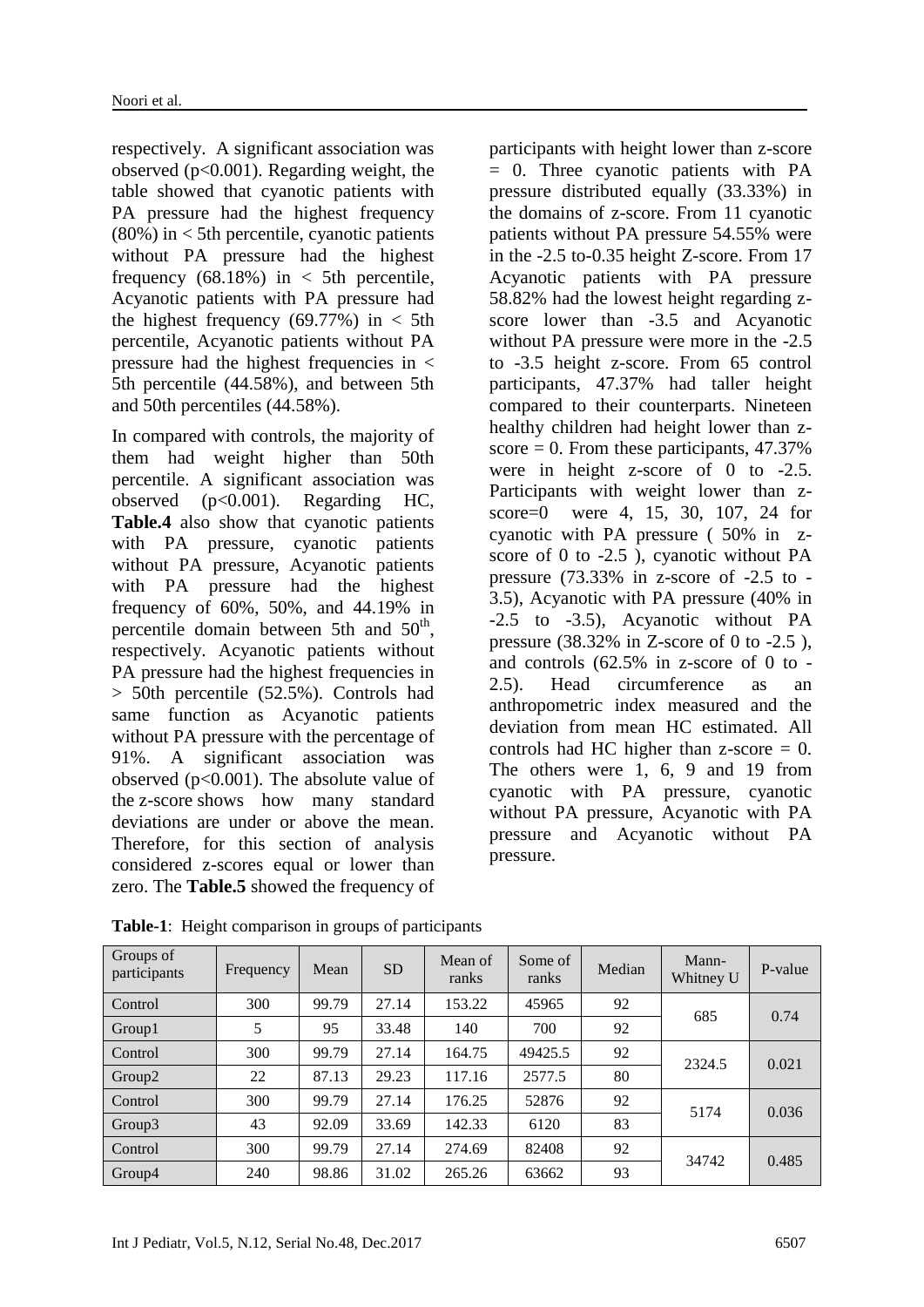| Group1             | 5   | 95    | 33.48 | 16.2   | 81      | 92 | 44    | 0.492 |
|--------------------|-----|-------|-------|--------|---------|----|-------|-------|
| Group2             | 22  | 87.13 | 29.23 | 13.5   | 297     | 80 |       |       |
| Group1             | 5   | 95    | 33.48 | 27.2   | 136     | 92 | 94    | 0.649 |
| Group3             | 43  | 92.09 | 33.69 | 24.19  | 1040    | 83 |       |       |
| Group1             | 5   | 95    | 33.48 | 113.7  | 568.5   | 92 | 553.5 | 0.767 |
| Group4             | 240 | 98.86 | 31.02 | 123.19 | 29566.5 | 93 |       |       |
| Group <sub>2</sub> | 22  | 87.13 | 29.23 | 31.27  | 688     | 80 | 435   |       |
| Group3             | 43  | 92.09 | 33.69 | 33.88  | 1457    | 83 |       | 0.598 |
| Group2             | 22  | 87.13 | 29.23 | 102.59 | 2257    | 80 | 2004  |       |
| Group4             | 240 | 98.86 | 31.02 | 134.15 | 32196   | 93 |       | 0.062 |
| Group3             | 43  | 92.09 | 33.69 | 123.74 | 5321    | 83 | 4375  |       |
| Group4             | 240 | 98.86 | 31.02 | 145.27 | 34865   | 93 |       | 0.112 |

Group1= cyanotic with an increase in pulmonary artery pressure, Group  $2 =$  cyanotic without an increase in pulmonary artery pressure, Group 3= Acyanotic with an increase in pulmonary artery pressure, Group 4 = Acyanotic without an increase in pulmonary artery pressure; SD: Standard Deviation.

| Groups of<br>participants | Frequency | Mean  | <b>SD</b> | Mean of<br>ranks | Some of<br>ranks | Median | Mann-<br>Whitney U | P- value |
|---------------------------|-----------|-------|-----------|------------------|------------------|--------|--------------------|----------|
| Control                   | 300       | 18.50 | 11.47     | 153.77           | 46131.50         | 14.50  |                    |          |
| Group1                    | 5         | 13.6  | 10.13     | 106.70           | 533.50           | 10.50  | 518.50             | 0.236    |
| Control                   | 300       | 18.50 | 11.47     | 166.35           | 49905            | 14.50  | 1845               |          |
| Group2                    | 22        | 11.34 | 7.59      | 95.36            | 2098             | 9.25   |                    | 0.001    |
| Control                   | 300       | 18.50 | 11.47     | 180              | 53999            | 14.50  | 4051               | < 0.001  |
| Group3                    | 43        | 13.45 | 11.89     | 116.21           | 4997             | 8.50   |                    |          |
| Control                   | 300       | 18.50 | 11.47     | 292.88           | 87863.50         | 14.50  | 29286.50           | < 0.001  |
| Group4                    | 240       | 15.83 | 11.61     | 242.53           | 58206.50         | 12     |                    |          |
| Group1                    | 5         | 13.6  | 10.13     | 14.80            | 74               | 10.50  | 51                 | 0.803    |
| Group2                    | 22        | 11.34 | 7.59      | 13.82            | 304              | 9.25   |                    |          |
| Group1                    | 5         | 13.6  | 10.13     | 27.30            | 136.50           | 10.50  | 93.5               | 0.636    |
| Group3                    | 43        | 13.45 | 11.89     | 24.17            | 1039.50          | 8.50   |                    |          |
| Group1                    | 5         | 13.6  | 10.13     | 112.30           | 561.50           | 10.50  | 546.50             | 0.733    |
| Group4                    | 240       | 15.83 | 11.61     | 123.22           | 29573.50         | 12     |                    |          |
| Group2                    | 22        | 11.34 | 7.59      | 32.57            | 716.50           | 9.25   | 463.50             | 0.895    |
| Group3                    | 43        | 13.45 | 11.89     | 33.22            | 1428.50          | 8.50   |                    |          |
| Group2                    | 22        | 11.34 | 7.59      | 101.50           | 2233             | 9.25   |                    |          |
| Group4                    | 240       | 15.83 | 11.61     | 134.25           | 32220            | 12     | 1980               | 0.052    |
| Group3                    | 43        | 13.45 | 11.89     | 117.31           | 5044.50          | 8.50   | 4098.50            |          |
| Group4                    | 240       | 15.83 | 11.61     | 146.42           | 35141.50         | 12     |                    | 0.032    |

 **Table-2**: Weight comparison in groups of participants

Group  $1=$  cyanotic with an increase in pulmonary artery pressure, group  $2 =$  cyanotic without an increase in pulmonary artery pressure, group 3= Acyanotic with an increase in pulmonary artery pressure, group4 = Acyanotic without an increase in pulmonary artery pressure; SD: Standard Deviation.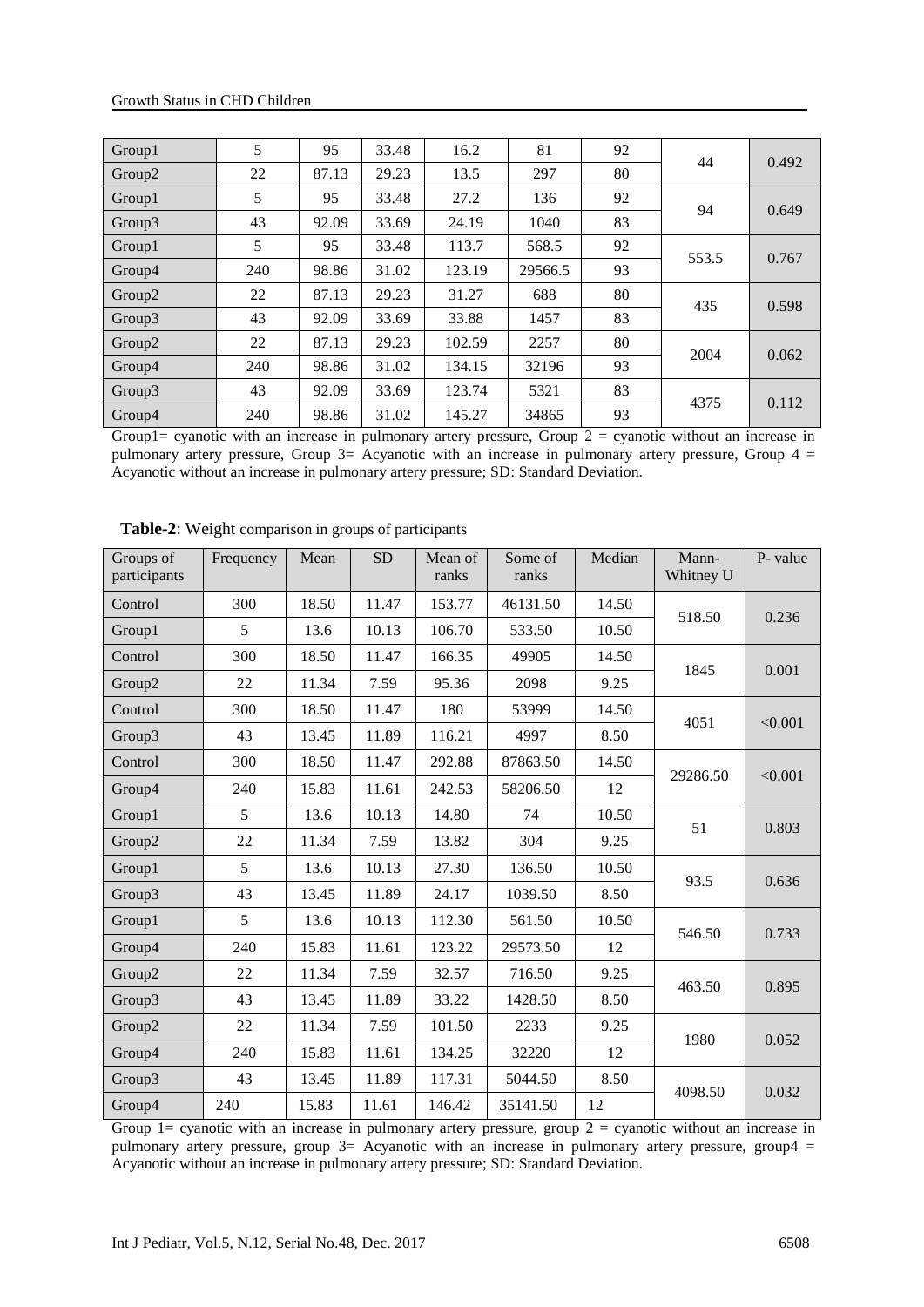| of<br>Groups<br>participants | Frequency | Mean  | <b>SD</b> | Mean of<br>ranks | Some of<br>ranks | Meadian | Mann-<br>Whitney U | P value  |
|------------------------------|-----------|-------|-----------|------------------|------------------|---------|--------------------|----------|
| Control                      | 300       | 48.13 | 2.54      | 153.51           | 46053            | 49      |                    |          |
| Group1                       | 5         | 46.40 | 5.89      | 122.40           | 612              | 47      | 597                | 0.427    |
| Control                      | 300       | 48.13 | 2.54      | 165.18           | 49553.50         | 49      |                    | 0.008    |
| Group2                       | 22        | 44.31 | 5.62      | 111.34           | 2449.50          | 43      | 2196.50            |          |
| Control                      | 300       | 48.13 | 2.54      | 179.48           | 53842.50         | 49      | 4207               | < 0.0001 |
| Group3                       | 43        | 45    | 5.24      | 119.85           | 5153.20          | 46      |                    |          |
| Control                      | 300       | 48.13 | 2.54      | 277.35           | 83203.50         | 49      | 33946.50           | 0.250    |
| Group4                       | 240       | 47.38 | 4.61      | 261.94           | 62866.50         | 49      |                    |          |
| Group1                       | 5         | 46.40 | 5.89      | 16.10            | 80.50            | 47      | 44.50              | 0.511    |
| Group2                       | 22        | 44.31 | 5.62      | 13.52            | 297.50           | 43      |                    |          |
| Group1                       | 5         | 46.40 | 5.89      | 27.20            | 136              | 47      | 94                 | 0.648    |
| Group3                       | 43        | 45    | 5.24      | 24.19            | 1040             | 46      |                    |          |
| Group1                       | 5         | 46.40 | 5.89      | 109.70           | 548.50           | 47      | 533.50             |          |
| Group4                       | 240       | 47.38 | 4.61      | 123.28           | 29586.50         | 49      |                    | 0.670    |
| Group2                       | 22        | 44.31 | 5.62      | 31.95            | 703              | 43      | 450                | 0.749    |
| Group3                       | 43        | 45    | 5.24      | 33.53            | 1442             | 46      |                    |          |
| Group2                       | 22        | 44.31 | 5.62      | 96.95            | 2133             | 43      | 1880               |          |
| Group4                       | 240       | 47.38 | 4.61      | 134.67           | 32320            | 49      |                    | 0.025    |
| Group3                       | 43        | 45    | 5.24      | 111.08           | 4776.50          | 46      | 3830.50            |          |
| Group4                       | 240       | 47.38 | 4.61      | 147.54           | 35409.50         | 49      |                    | 0.007    |

**Table-3**: Head Circumference comparison in groups of participants

Group  $1=$  cyanotic with an increase in pulmonary artery pressure, group  $2 =$  cyanotic without an increase in pulmonary artery pressure, group 3= Acyanotic with an increase in pulmonary artery pressure, group 4 = Acyanotic without an increase in pulmonary artery pressure; SD: Standard Deviation.

|        | Table-4: Anthropometric measures' frequency based on percentiles and the comparison between |  |  |  |  |  |
|--------|---------------------------------------------------------------------------------------------|--|--|--|--|--|
| groups |                                                                                             |  |  |  |  |  |

| Groups of participants        | $< 5^{\text{th}}$ | <b>Between</b><br>$5th$ and $50th$ | $>50^{th}$             | total     | P- value |  |  |  |  |
|-------------------------------|-------------------|------------------------------------|------------------------|-----------|----------|--|--|--|--|
|                               | Frequency         | Frequency (%)                      | Frequency              | Frequency |          |  |  |  |  |
|                               | (% )              |                                    | (%)                    | (% )      |          |  |  |  |  |
| Height                        |                   |                                    |                        |           |          |  |  |  |  |
| Cyanotic with PA pressure     | 3(%60)            | 1(%20)                             | 1(%20)                 | 5(%100)   |          |  |  |  |  |
| Cyanotic without PA pressure  | 11(%50)           | 7(%31.82)                          | 4(%18.18)              | 22(%100)  |          |  |  |  |  |
| Acyanotic with PA pressure    | 17(%39.53)        | 14(%32.56)                         | $12(\frac{627.91}{2})$ | 43(%100)  | < 0.001  |  |  |  |  |
| Acyanotic without PA pressure | 65(%27.08)        | 107(%44.58)                        | 68(%28.33)             | 240(%100) |          |  |  |  |  |
| Controls                      | 19(%6.33)         | 108(%36)                           | 173(%57.67)            | 300(%100) |          |  |  |  |  |
| Weight                        |                   |                                    |                        |           |          |  |  |  |  |
| Cyanotic with PA pressure     | 4(%80)            | 1(%20)                             |                        | 5(%100)   |          |  |  |  |  |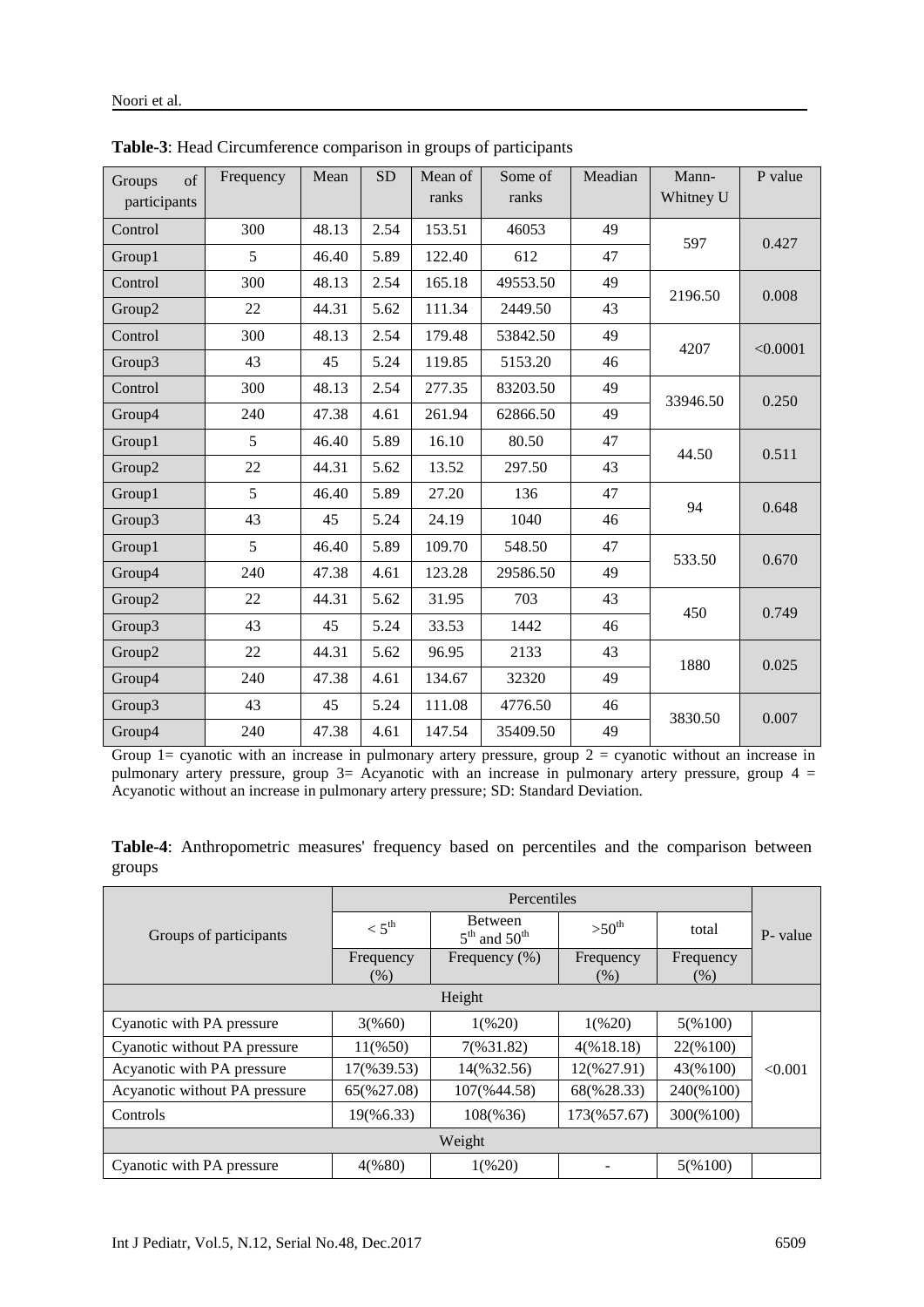#### Growth Status in CHD Children

| cyanotic without PA pressure  | 15(%68.18)  | 7(%31.82)           |                        | 22(%100)  |          |  |  |  |  |
|-------------------------------|-------------|---------------------|------------------------|-----------|----------|--|--|--|--|
| Acyanotic with PA pressure    | 30(%69.77)  | 10(%23.26)          | 3(%6.98)               | 43(%100)  | < 0.0001 |  |  |  |  |
| Acyanotic without PA pressure | 107(%44.58) | 107(%44.58)         | 26(%10.83)             | 240(%100) |          |  |  |  |  |
| Control                       | 24(%8)      | 91(%30.33)          | 185(%61.67)            | 300(%100) |          |  |  |  |  |
| Head Circumference            |             |                     |                        |           |          |  |  |  |  |
| Cyanotic with PA pressure     | $1\,(%20)$  | 3(%60)              | 1(%20)                 | 5(%100)   |          |  |  |  |  |
| Cyanotic without PA pressure  | 6(%27.27)   | $11(\frac{96}{50})$ | 5(9622.73)             | 22(%100)  |          |  |  |  |  |
| Acyanotic with PA pressure    | 9(%20.93)   | 19(%44.19)          | 15(%34.88)             | 43(%100)  | < 0.0001 |  |  |  |  |
| Acyanotic without PA pressure | 19(%7.92)   | 95(%39.58)          | $126(\frac{652.5}{2})$ | 240(%100) |          |  |  |  |  |
| Control                       |             | 27(%9)              | 273(%91)               | 300(%100) |          |  |  |  |  |

PA: pulmonary artery.

**Table-5**: Anthropometric measures' frequency based on Z-scores and the comparison between groups

|                                  |                        | Z-scores          |                   |                   |          |  |  |  |  |
|----------------------------------|------------------------|-------------------|-------------------|-------------------|----------|--|--|--|--|
| Groups of participants           | $0 -2.5$               | $-2.5 - 3.5$      | $<-3.5$           | Total             | P- value |  |  |  |  |
|                                  | Frequency<br>(% )      | Frequency<br>(% ) | Frequency<br>(% ) | Frequency<br>(% ) |          |  |  |  |  |
| Height                           |                        |                   |                   |                   |          |  |  |  |  |
| Cyanotic with PA pressure        | $1($ %33.33)           | $1($ %33.33)      | $1($ %33.33)      | 3(%100)           |          |  |  |  |  |
| Cyanotic without PA pressure     | 2(%18.18)              | 6(%54.55)         | 3(%27.27)         | 11(%100)          |          |  |  |  |  |
| Acyanotic with PA pressure       | 2(%11.76)              | 5(%29.41)         | 10(%58.82)        | 17(%100)          | 0.279    |  |  |  |  |
| Acyanotic without PA pressure    | 19(%29.23)             | 25(%38.46)        | 21(%32.31)        | 65(%100)          |          |  |  |  |  |
| Control                          | 9(%47.37)              | 5(%26.32)         | 5(%26.32)         | 19(%100)          |          |  |  |  |  |
| Weight                           |                        |                   |                   |                   |          |  |  |  |  |
| Cyanotic with PA pressure        | 2(%50)                 | 1(%25)            | 1(%25)            | 4(%100)           |          |  |  |  |  |
| Cyanotic without PA pressure     | 3(%20)                 | 11(%73.33)        | 1(%6.67)          | 15(%100)          |          |  |  |  |  |
| Acyanotic with PA pressure       | $10(\frac{96}{33.33})$ | 12(%40)           | 8(%26.67)         | 30(%100)          | 0.073    |  |  |  |  |
| Acyanotic without PA<br>pressure | 41(%38.32)             | 40(%37.38)        | 26(%24.3)         | $107(\%100)$      |          |  |  |  |  |
| Control                          | $15(\%62.5)$           | 6(%25)            | 3(%12.5)          | 24(%100)          |          |  |  |  |  |
| <b>Head Circumference</b>        |                        |                   |                   |                   |          |  |  |  |  |
| Cyanotic with PA pressure        |                        | 1(%100)           |                   | 1(%100)           |          |  |  |  |  |
| Cyanotic without PA pressure     | $2($ %33.33)           |                   | $2($ %33.33)      | 6(%100)           |          |  |  |  |  |
| Acyanotic with PA pressure       | 1(%11.11)              | 4(%44.44)         | 4(%44.44)         | 9(%100)           | 0.376    |  |  |  |  |
| Acyanotic without PA<br>pressure | 8(%42.11)              | 3(%15.79)         | 8(%42.11)         | 19(%100)          |          |  |  |  |  |

PA: pulmonary artery.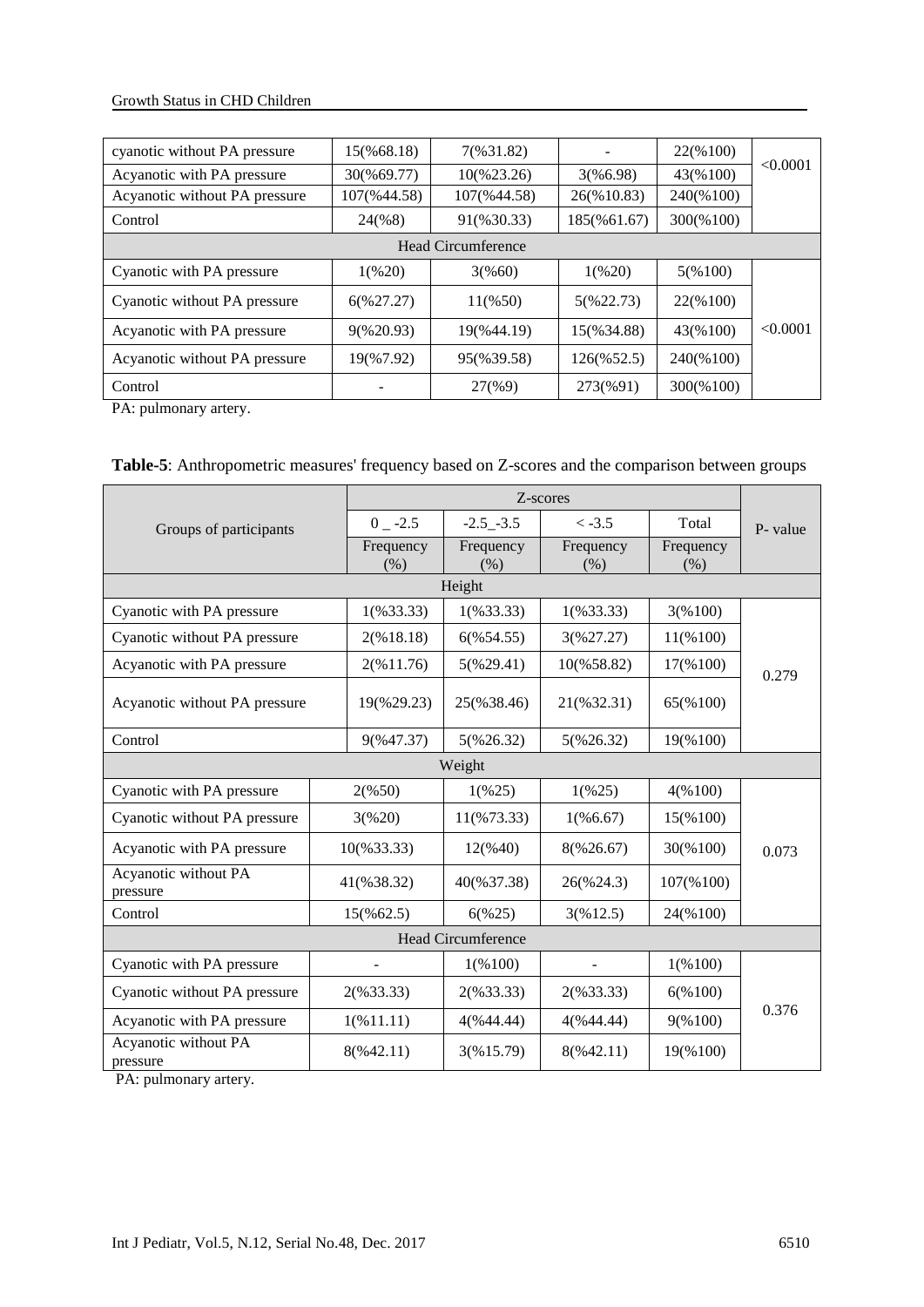# **4- DISCUSSION**

 Weight and head circumference were significantly lower in CHD children compared to healthy ones. Weight, Height and Head circumference was significantly lower in cyanotic patients without pulmonary hypertension, and Acyanotic patients with pulmonary hypertension compared to groups' of CHD children. Weight in Acyanotic patients with pulmonary hypertension and Head circumference in cyanotic patients without pulmonary hypertension, and Acyanotic patients with pulmonary hypertension, was significantly lower compared to Acyanotic patients without pulmonary hypertension. CHD patients without operation ingested fewer weight, height and head circumference compared to CHD patients with operation. Children with CHD are malnourished and one of the most important reasons for these effects is storage reduction and increased energy consumption in their bodies (8).

Severe growth retardation in these patients maybe is a cause of failure to thrive even after surgery (8). Genetic, environmental, nutritional, social, and frequent respiratory infections are determined major factors, but has not been specified which one more important (16). In a study, pulmonary hypertension and cyanotic diseases were the most important factors of growth failure in patients with CHD (17). In another survey the highest impact on growth failure has been observed in children with ventricular septal huge and tetralogy of Fallot (18). In Viviane Martins et al. study, growth, and feeding status of CHD children less than one year old without surgery evaluated. The study results showed that the incidence of malnutrition was varied based on gender, cardiac abnormalities, height, and weight and head circumference at birth and in acute malnutrition, weight and height were most common in boys and girls (19). In a retrospective cohort study by Daymont et

al. on the growth status of children resulted that the most frequent disorders were weight for age and height for age in the first four months of life and continued till the age 2 or 3 years (20). In a case -control study by Hassan et al., the status of feeding evaluated on cyanotic and Acyanotic children with non-operation surgery and compared with healthy ones. From the study resulted that the prevalence of underweight and short stature was higher in patients. A comparison in patients groups, they resulted that the prevalence of short stature and underweight was more in Acyanotic and cyanotic respectively. Hassan et al., also reported that the prevalence of malnutrition was 20% in controls and 84% in patients so that 71.4% had severe malnutrition. The prevalence of malnutrition in patients correlated with low levels of hemoglobin, low levels of arterial blood saturation, heart failure, and pulmonary hypertension (21).

Fifty children with CHD compared with a group of general children population by Arodiwe et al. in Nigeria. The patients categorized in four groups of cyanotic and Acyanotic with or without pulmonary hypertension. The prevalence of malnutrition was significantly higher in patients compared controls. The malnutrition disorder was associated with age and pulmonary hypertension. The highest prevalence observed in Acyanotic patients with pulmonary hypertension (22). In a study in Ahvaz, a city in south west of Iran, the prevalence and patterns of growth failure examined in CHD children and infants. The participants were aged from 1 month to 18 years. The results showed that amongst these patients, approximately, one third weighted and one fourth heighted under the fifth percentile. The most common growth failure was weight that was more frequent in girls. In addition, the weight reduction and short stature were more in patients with pulmonary hypertension than other patients (23).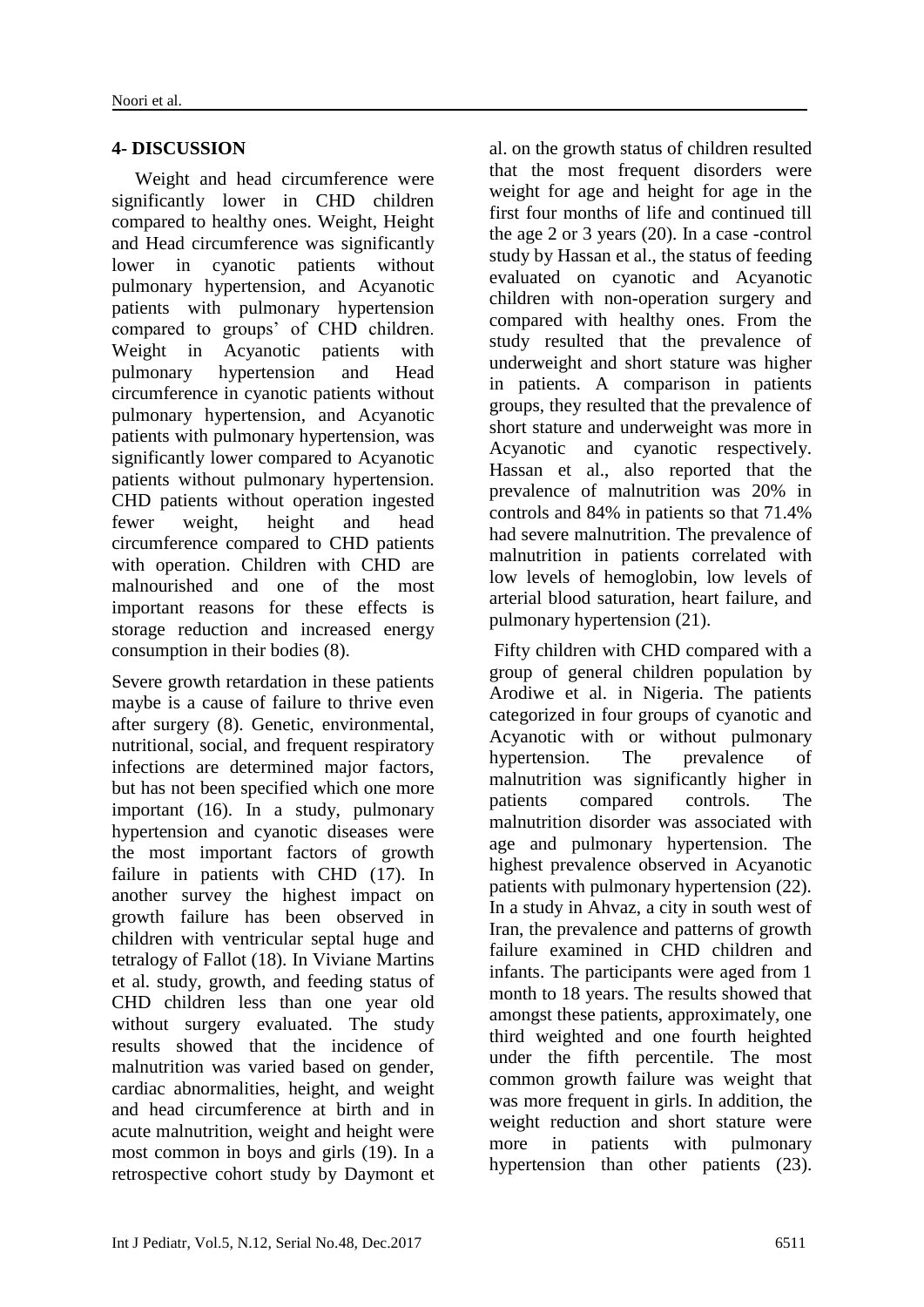Noori et al. conducted a study on CHD children aged 3 months to 16 years on some of growth parameters and resulted that a high percentage of patients were under the fifth percentile regardless of age classifications and type of CHD (15). In a survey by Chung and colleagues in Taiwan resulted that more than 50% of children with CHD, and 33% of normal children were below the  $50<sup>th</sup>$  percentile of weight (24). In another study by Arodiwe and the colleagues the prevalence of malnutrition was much higher (92%) in CHD patients compared to control group (22). Emami Moghadam et al., found that 37.4% of children were below the  $5<sup>th</sup>$  percentile of weight, and  $27.2\%$  were below the  $5<sup>th</sup>$ percentile of height (23). Noori et al. study reported that these trends occurred as 72% and 57.8%, respectively (15).

However, the incidence of growth disorders in these patients is different, but all emphasized on growth disorders in patients with CHD compared with healthy children. This difference can be attributed to differences in the factors affecting the growth of CHD patients, including gender (19), age (19, 20), cardiac abnormalities (18, 19, 25), simultaneous multiple congenital heart defects (16), and congestive heart failure (21). Thus, the findings of this study, in line with other studies, a higher prevalence of growth retardation in children with CHD confirmed. Analysis of the present study showed, the average weight of patients with pulmonary hypertension Acyanotic were significantly lower than the average weight of patients without pulmonary hypertension Acyanotic. Mean height and head circumference of patients without pulmonary hypertension Acyanotic also were significantly different from controls. On the other hand, mean head circumference in these children was significantly lower in patients without pulmonary hypertension Acyanotic. It seems to be the lowest growth disorders in

patients without pulmonary hypertension Acyanotic. Although, this study findings did not show a direct difference in growth parameters between cyanotic children with pulmonary hypertension and other groups but, regarding the low frequent of these patients (5 individuals), and little evidences of this different, Acyanotic patients without pulmonary hypertension that they were the majority of patients, could be resulted that the existence of Acyanotic without pulmonary hypertension had high effect in growth retardation. Therefore the findings indirectly were in same line with the results of Birgul et al. (25), Boryri et al. (16), and Arodiwe et al. (22), based on higher growth disorders in cardiac patients with pulmonary hypertension. In addition, the existence of pulmonary hypertension and cyanotic confirmed as one factors affecting children's growth disorders and malnutrition in CHD.

Although some studies have shown, cyanotic and Acyanotic had no effect on child development such as Costello et al. (26), Parrish et al. (27), and Chen et al. (28), but, findings from the study was consistent with results of various studies, including Davidson et al. (29), Birgul et al.  $(25)$ , and Hassan et al.  $(21)$ ; in this study also resulted that patients who were undergone heart surgery had higher values of growth parameters compared to other patients. Accordance with the results of the present study concluded that heart surgery can be confirmed as an independent factor that influenced the growth retardation regardless of the presence of cyanosis or pulmonary hypertension in children with CHD.

#### **4-1. Limitations of the study**

There are significant limitations to the approach adopted in this case-control study. We face with the lack of children and parents' corporation. Sample size was relatively sufficient for global evaluation, but for a kind of patients was very low and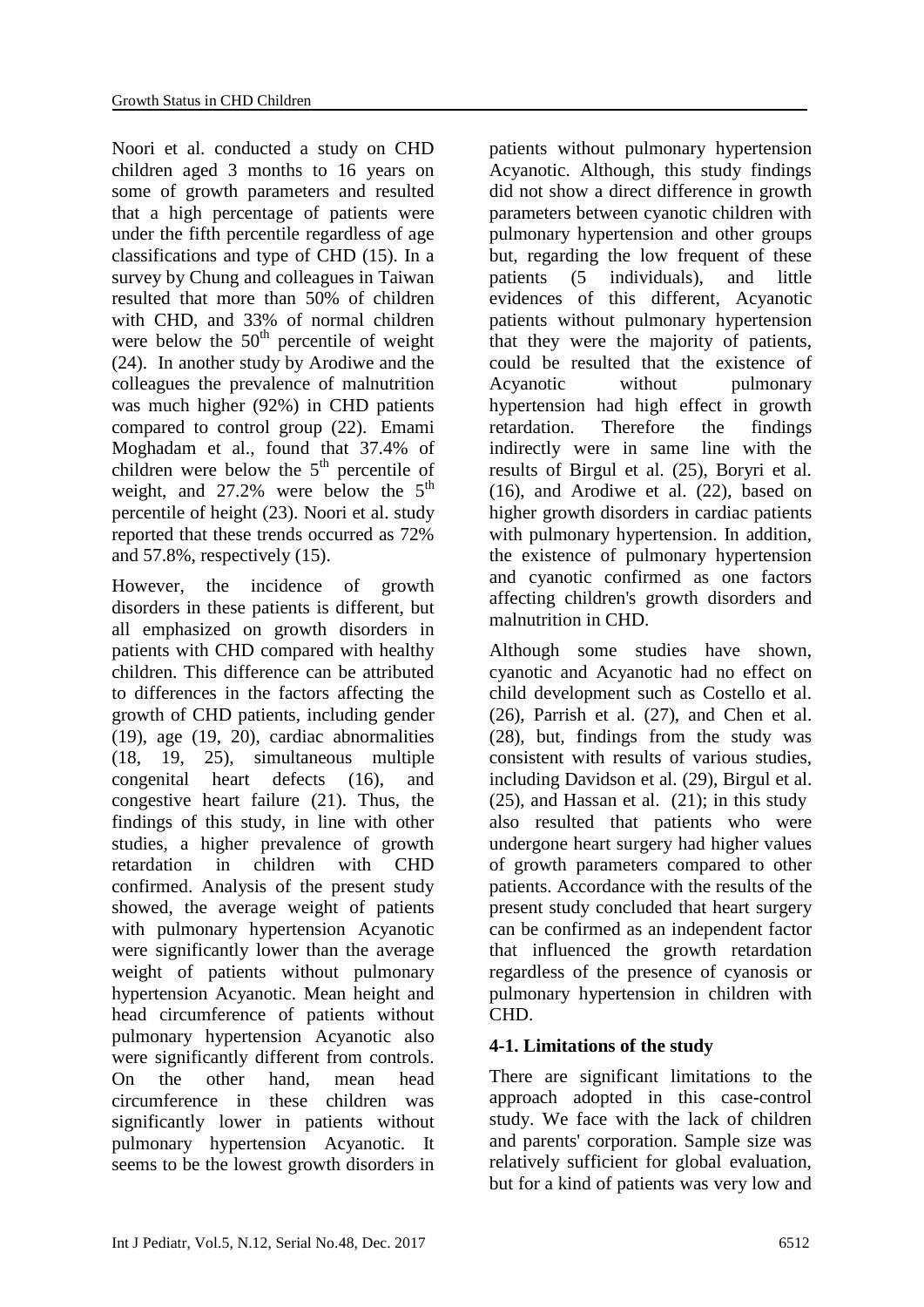the data analyzes will be more accurate with larger patients' number in each subgroups.

#### **5- CONCLUSION**

 According to the study, CHD children were at risk of developmental disorders and this risk was higher in cyanotic with pulmonary hypertension compared to other kinds of CHD diseases. According to the results of this study based on the high frequency of developmental disorders in children with congenital heart disease, suggested that the results of the present study considered for the planning and preventable launches. With the early discovery and knowing the disorders in these specific patients in low age and would be stopped the delay in growth developments.

#### **6- CONFLICT OF INTEREST**

The authors would like to declare any conflict of interests.

# **7- ACKNOWLEDGMENT**

The Authors would like to thank all parents for warm and their friendly cooperation to this study. We would also, like to show our gratitude to a medical student in measuring anthropometry indices.

# **8- REFERENCES**

1. Behrman RE, kliegman A, Jenson HB. Nelson Text book of pediatrics. 17th ed. Philadelphia: W.B.Saunder; 2011.

2. Jenkins KJ. Noninherited risk factors and congenital cardiovascular defects: current knowledge a scientific statementfrom the American Heart Association Council on Cardiovascular Disease in the Young: endorsed by the American Academy of Pediatrics. Circulation 2007; 115(23):2995- 3014.

3. Noori NM, Mehralizadeh S, Khaje A. Assessment of right ventricular function in children with congenital heart disease. Doppler tissue imaging. Saudi medical journal. 2008; 29(8):1168-72.

4. Van der Linde D, Konings EE, Slager MA, Witsenburg M, Helbing WA, Takkenberg JJ, et al. Birth prevalence of congenital heart disease worldwide: A systematic review and meta-analysis. J Am Coll Cardiol. 2011; 58: 2241–7. Doi: 10.1016/j.jacc.2011.08.025.

5. Noori NM, Teimouri A, Boryri T, Risbaf Fakour S, Shahramian F. Incidence of Congenital Heart Diseases Anomalies in Newborns with Oral Clefts, Zahedan, Iran. International Journal of Pediatrics. 2016; 4(9): 3363-71.

6. Siwki ES, Erenberg F, Zahka KG, Goldmuntz E. In: Alen HD, Clark EB, Gutgessel HP, editors. Moss and Adam's Heart Disease in Infants, Children and Adeloscents. Philadelphia, USA: Lippinocott Williams and Wilkins: 2008.

7. Shaw GM. Risks of human conotruncal heart defects associated with 32 single nucleotide polymorphisms of selected cardiovascular disease‐ related genes. American Journal of Medical Genetics 2005; 138(1): 21-6.

8. Noori NM, Moghaddam MN, Teimouri A, Shahramian I, Keyvani B. Evaluation of serum level of tumor necrosis factor-alpha and interleukin-6 in patients with congenital heart disease. [Niger Med J.](https://www.ncbi.nlm.nih.gov/pmc/articles/PMC4995815/) 2016; 57(4): 233–237. Doi: [10.4103/0300-](https://dx.doi.org/10.4103%2F0300-1652.188353) [1652.188353.](https://dx.doi.org/10.4103%2F0300-1652.188353)

9. Noori NM, Sadeghi S, Shahramian I, Keshavarz K. Urine β 2-Microglobolin in the Patients with Congenital Heart Disease. Int Cardiovasc Res J. 2013; 7:62–6.

10. Vieria TC, Trigo M, Alonso RR, Ribeiro RH, Cardoso MR, Cardoso AC. Assessment of food intake in infants between 0 and 24 months with congenital heart disease. Arq Bras Cardiol 2007; 89(4):219-24.

11. Shahramian I, Noori NM, Hashemi M, Sharafi E, Baghbanian A. A study of serum levels of leptin, ghrelin and tumour necrosis factor-alpha inchild patients with cyanotic and Acyanotic, congenital heart disease. J Pak Med Assoc. 2013; 63(11):1332-37.